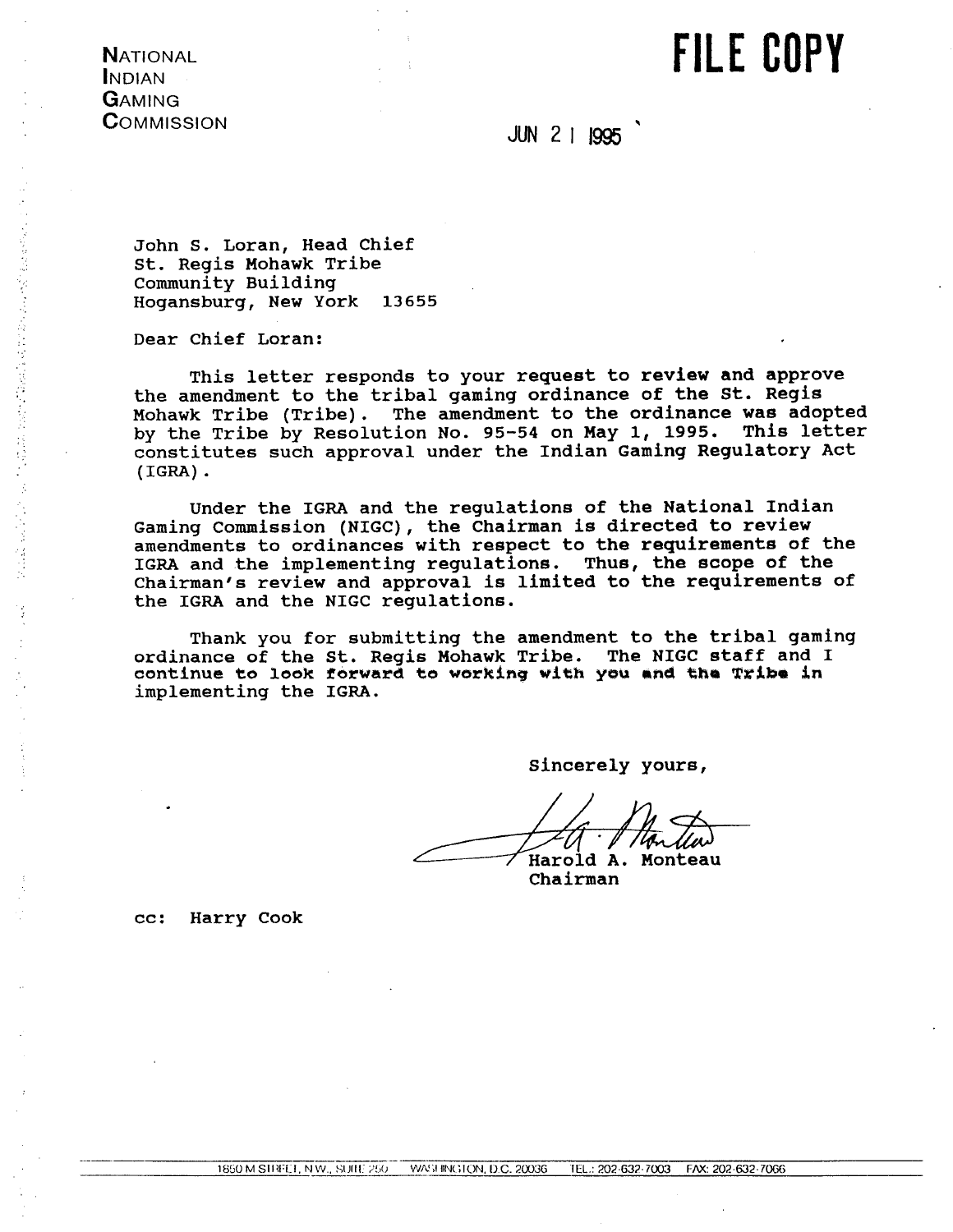## **St. Regis Mohawk Tribe Tribal Chiefs**



**Community** Building **Tribal** Clerk **Hogansburg, New York 13655 Carol Herne Tel 518-358-2272 TrIbal Administrator Fax 51 8-358-3203 Angus N. McDonald**

**John S. Loran Norman J. Tarbell Philip H. Tarbell**

**TRIBAL COUNCIL RESOLUTION**

**95-53**

- **WHEREAS, the Saint Regis Mohawk Tribal Council is a federally recognized governing body of the Saint Regis Mohawk Reservation; and**
- **the Saint Regis Mohawk Tribal Council by majority vote through TCR 93-102, authorized the establishment of an independent five (5) member Tribal Gaming Commission with authority over Class II and Class III Gaming operations through the adoption and ratification of a Tribal Gaming Ordinance** ("Ordinance"); and **WHEREAS,**
- **WHEREAS, the Tribal Council through Resolution 94-124 amended Article III in the Ordinance, to add the term Licensing; and**
- **the Tribal Council deems it necessary to make further amendments to the Ordinance in order for the Tribal Gaming Commission to effectively regulate and enforce the Ordinance, Tribal/State Compact, I.G.R.A., and all other applicable federal Indian gaming laws; WHEREAS,**

**NOW, THEREFORE, BE IT RESOLVED that in order for the Tribal Gaming Commission to effectively regulate and enforce the Ordinance, the Commission is empowered to levy fines, and penalties, to issue temporary and permanent licenses, and to revoke such licenses, and issue subpoenas through its delegated licensing authority.**

**BE IT FURTHER RESOLVED that the Tribal Council hereby adopts and ratifies the amendment to the Tribal Gaming Ordinance which is attached hereto and further authorizes said amendment to be forwarded to the National Indian Gaming Commission.**

**\TGO\_AMND. LAN**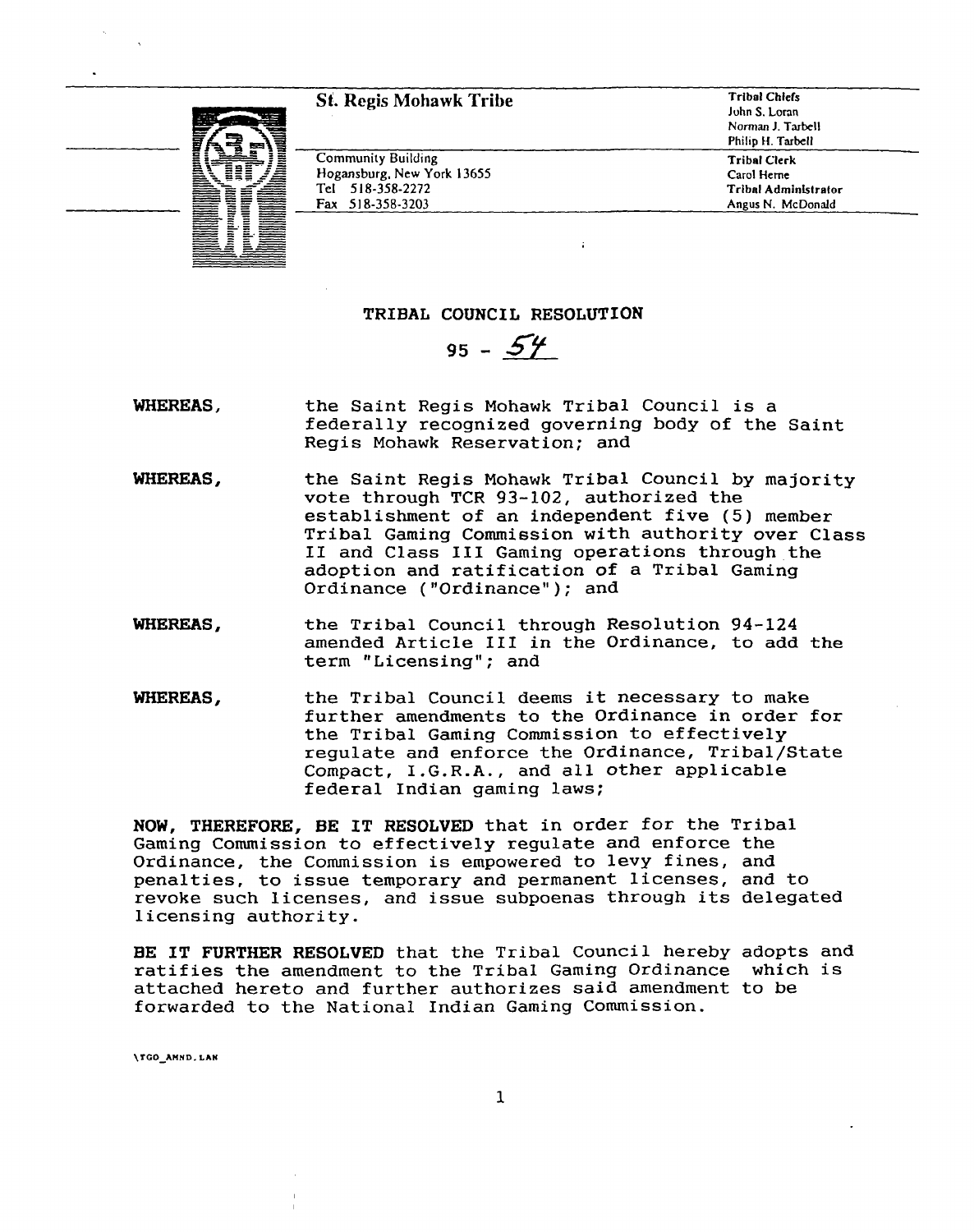## **SAINT REGIS MOHAWK TRIBAL COUNCIL:**

 $\sim$ 

John S Loran, Head Chief abell  $rac{1}{\text{Chief}}$ Norman J. Tarbell, Philip Tarbell, Chief H.



**Date**

**Date ~/(/ ~**

**CERTIFICATION: This is to certify that the above Resolution was duly passed through a majority vote by the Saint Regis Mohawk Tribal Council pursuant to the authority vested therein.**

**..) /** こって **Carol T. Herne, Tribal Clerk**

**It: <sup>~</sup> /7Y:,~ ~iDate**

**Recorded in Tribal Book:**

**Book NO. \_\_\_\_\_\_\_\_\_\_\_\_**

**Page No. \_\_\_\_\_\_\_\_\_\_\_\_**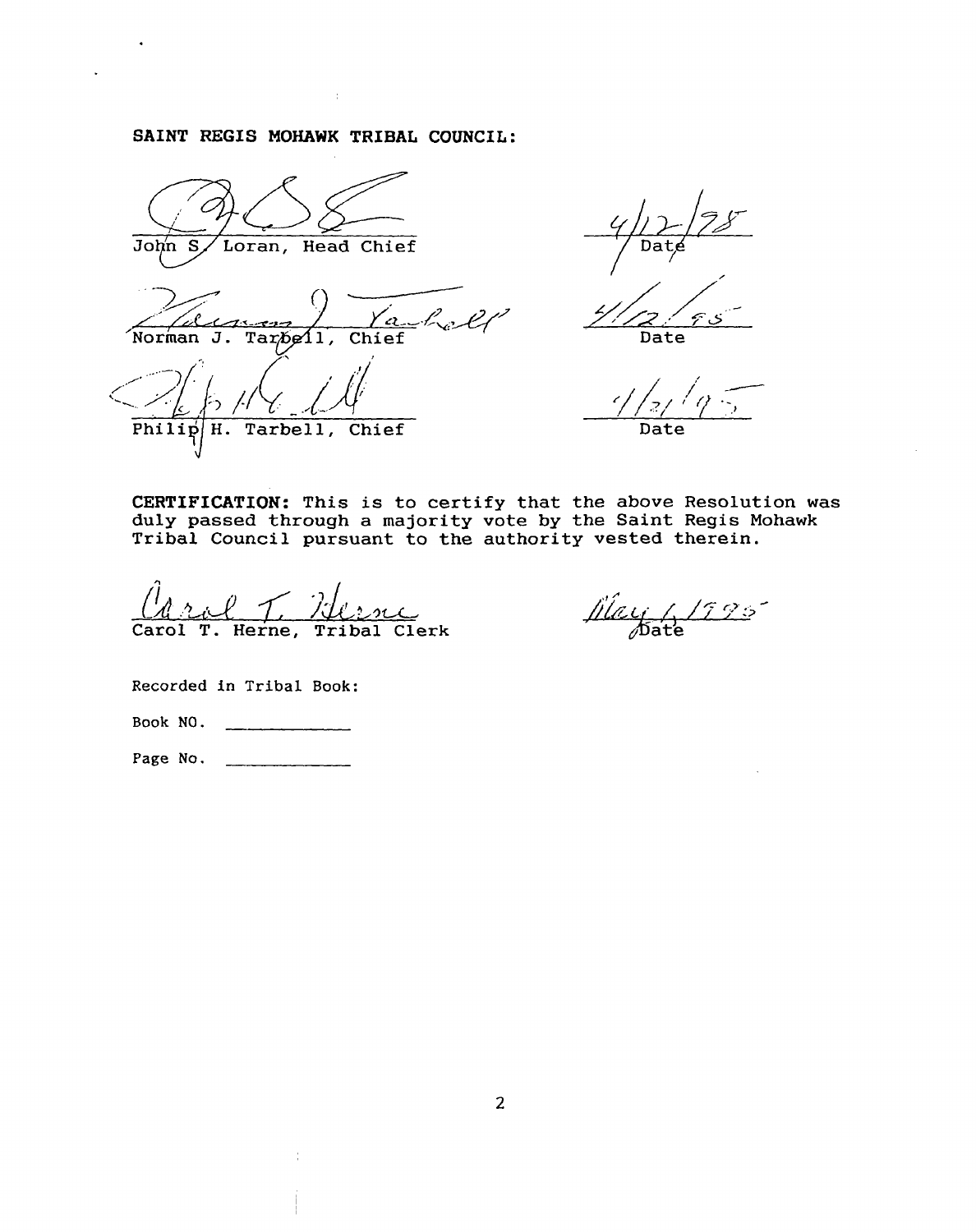#### **AMENDMENT**

#### **to the**

#### **ST. REGIS MOHAWK TRIBAL GAMING ORDINANCE**

**The Saint Regis Mohawk Tribe adopted and ratified a Tribal Gaming Ordinance through Tribal Council Resolution 93-102, dated December 16, 1993, in accordance with the Indian Gaming Regulatory Act, Pub.L. 100-497, 25 U.S.C. S2701 et seq**

#### **WITNESSETH**

**WHEREAS, the Tribal Gaming Ordinance was duly executed and approved by the Chairman of the National Indian Gaming Commission on January 21, 1994, and notice of such approval was published in the Federal Register, Vol. 59, Pages 10185 - 10186 (59 FR 10185); and**

**WHEREAS, the Tribal Council deems it necessary to delegate to the Tribal Gaming Commission the authority to effectively regulate and enforce the Ordinance, Tribal/State Compact, I.G.R.A., and all other applicable federal Indian gaming laws.**

**NOW THEREFORE, the Saint Regis Mohawk Tribe, through the authority vested herein as witnessed in the above Tribal Council Resolution 95-54** hereby approves the amendments to the **Tribal Gaming Ordinance as follows:**

**(Article X. has been changed and restructured to read as follows:)**

**Article X. Background Investigations and Licenses:**

**A. Class II**

**With regard to Class II, background investigations and the issuance of licenses/registrations to gaming employees and to gaming service enterprises, upon completion of an application which appears on its face to answer all questions, and does not otherwise demonstrate ineligibility for a license, the Chairperson of the Tribal Gaming Commission may at his/her discretion grant a temporary license or registration which shall remain valid until (1) such license or registration is, at the** Chairperson's discretion, revoked or (ii) upon satisfactory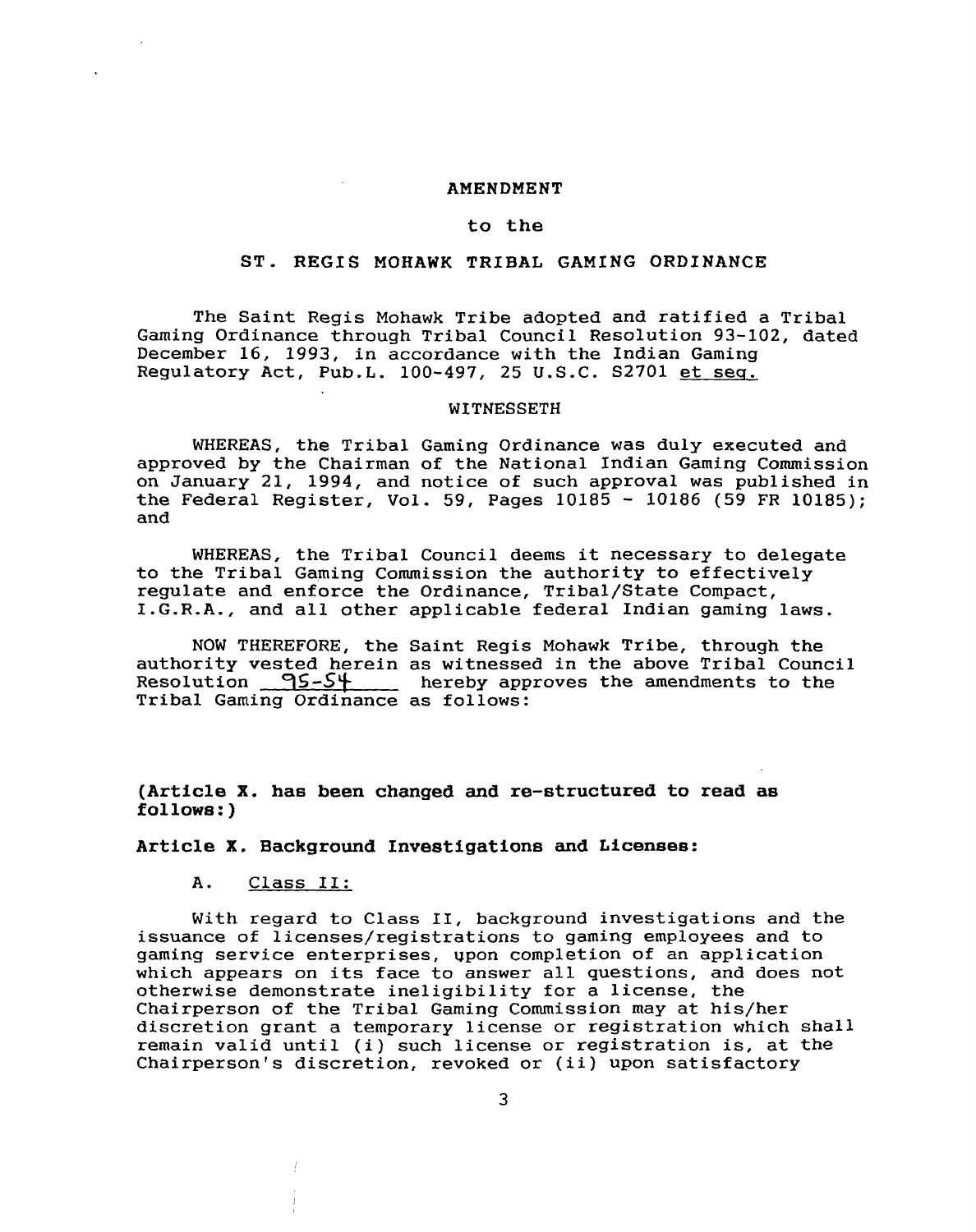**completion of a background investigation, a permanent license is granted.**

**All application forms for gaming employees shall be completed and either returned or postmarked within fourteen (14) days of receipt by the applicant.**

**All application forms for gaming service enterprises shall be completed and either returned or postmarked within thirty (30) days of receipt by the applicant.**

**B. Class III With regard to Class III gaming, background investigations and the issuance of licensed/registrations to gaming employees and to gaming service enterprises shall be conducted pursuant to Sections <sup>5</sup> and <sup>6</sup> of the Compact.**

### **Article XIII. Powers and Duties of the Tribal Gaining Commission:**

**B. With regards to subpoena powers, the Tribal Gaming Commission may in order to investigate any aspect of a gaming operation, issue subpoenas, and in doing so, require and review records of or concerning any gaming operation, and to compel any gaming person employed by any such operation, or doing business with such operations to appear before it, and to provide such information, records or other materials as may be in their possession to assist in any investigation.**

**M. Customer Disputes Any person who has any dispute, disagreement or other grievance that involves currency, tokens, coins or any other thing of value and is between the customer or player and the Gaming Operation, may raise such dispute with the following persons and in the following recommended order:**

- **1. Employees of the Gaming Operations.**
- **2. The supervisor in the area in which the dispute arose.**
- **3. The General Manager of the Gaming Operation.**
- **4. The Tribal Gaming Commission.**

**At each level, the complainant has the right to explain his/her side of the dispute, and to present witnesses in connection with any factual allegation. At each level, if the dispute remains unresolved, the complainant shall be given a copy of the impartial dispute resolution procedures adopted by the Tribal Gaming Commission or as agreed to in the Tribal/State Compact. The complainant shall be informed of the right to take**

**4**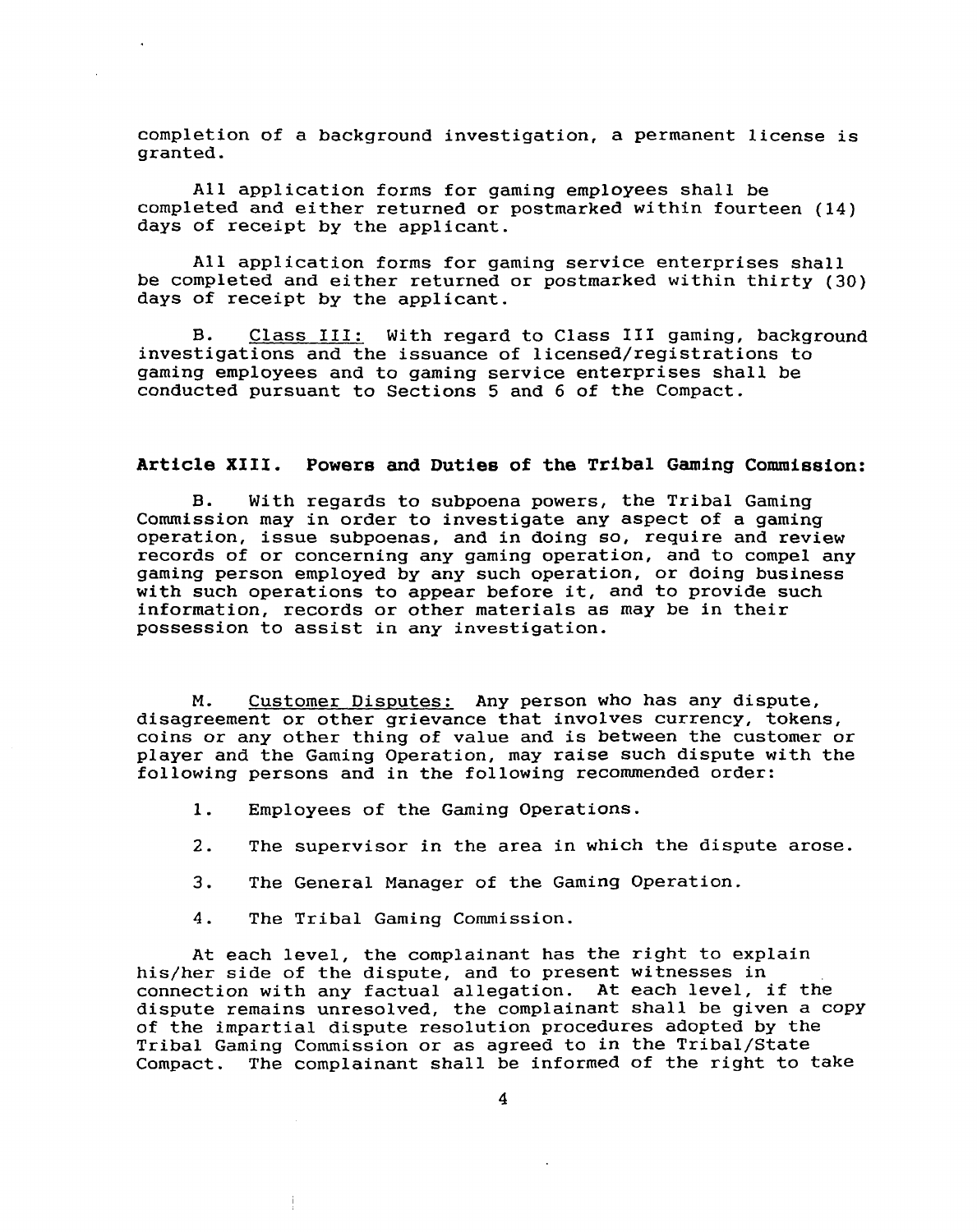**the dispute to the next higher level.**

**Resolution of any dispute by an employee of the Gaming Operation should always involve two or more employees, one of which should involve the next immediate supervisor. All disputes, whether resolved or not, should be subject to a documented detailed report by all employees involved and submitted to their supervisors, or, in the case of the General Manager, to the Gaming Commission.**

**The Tribal Gaming Commission's action on customer disputes. All disputes which are ~ubmitted to the Tribal Gaining Commission shall be decided by the Tribal Gaming Commission based on information provided by the complainant, any witnesses, documents provided by the complainant, or by the General Manager, or any other person who has relevant information to provide. The decision of the Tribal Gaming Commission shall be in writing, within a reasonable amount of time after submission of the matter to the Tribal Gaming Commission, and shall be provided to the General Manager of the Gaming Operation and to the complainant.**

**T. To oversee the Gaming Operations and assure compliance with established operating procedures that protect the integrity of the games played. Controls and procedures must be strictly adhered to in order to protect the Tribe from corrupt influences, and to ensure that any Class II and Class III gaming Is conducted fairly and honestly by all parties involved.**

**U. - The Tribal Gaming Commission is empowered to levy fines and penalties for violations of the Ordinance, the Compact and the Act (ILG.R.A.), and to issue subpoenas through its.delegated licensing authority. Further, the Tribal Gaming Commission has the power to adopt rules and regulations governing procedures that** enhance the Tribe's effectiveness to self-regulate their **Gaming Operations. The Tribal Gaming Commission may impose any of the following civil penalties:**

- **1. Termination, suspension or exclusion from employment in any Gaming Operations or other appropriate employee discipline;**
- **2. Exclusion from admittance into any Class II or Class III Gaming Operation;**
- **3. A fine (penalty) of not more than \$10,000 per violation, the exceptions are a general manager, owner or controlling person, or a party to a management**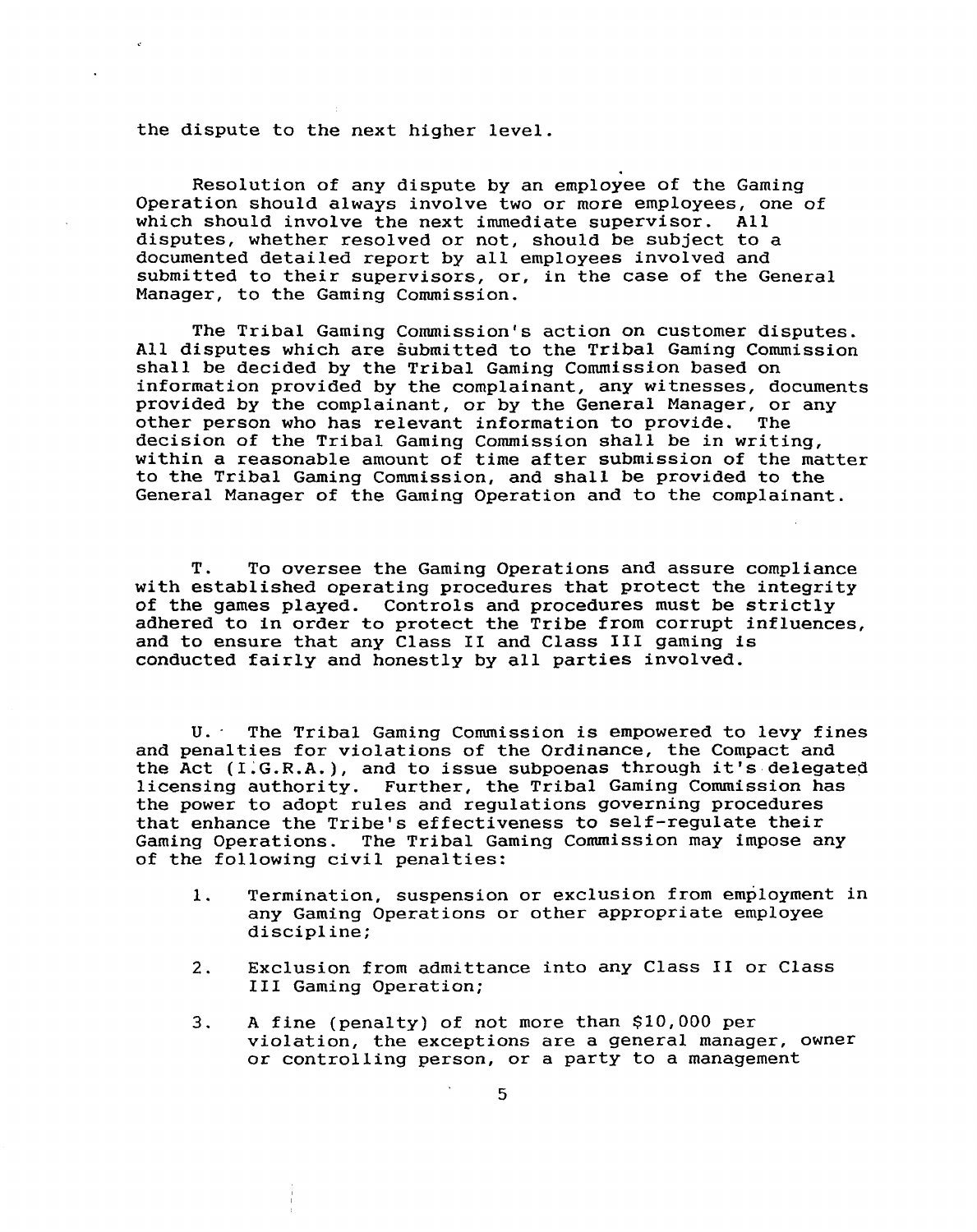**contract, shall be subject to a fine of not more than \$25,000 per violation, and actual damages to the Tribe or its Gaming Operations.**

**V. The Tribal Gaming Commission has the final authority and responsibility to interpret and implement the Gaming Ordinance and its rules and proceedings before it.**

 $\sim$   $\sim$ 

 $\ddot{\phantom{a}}$